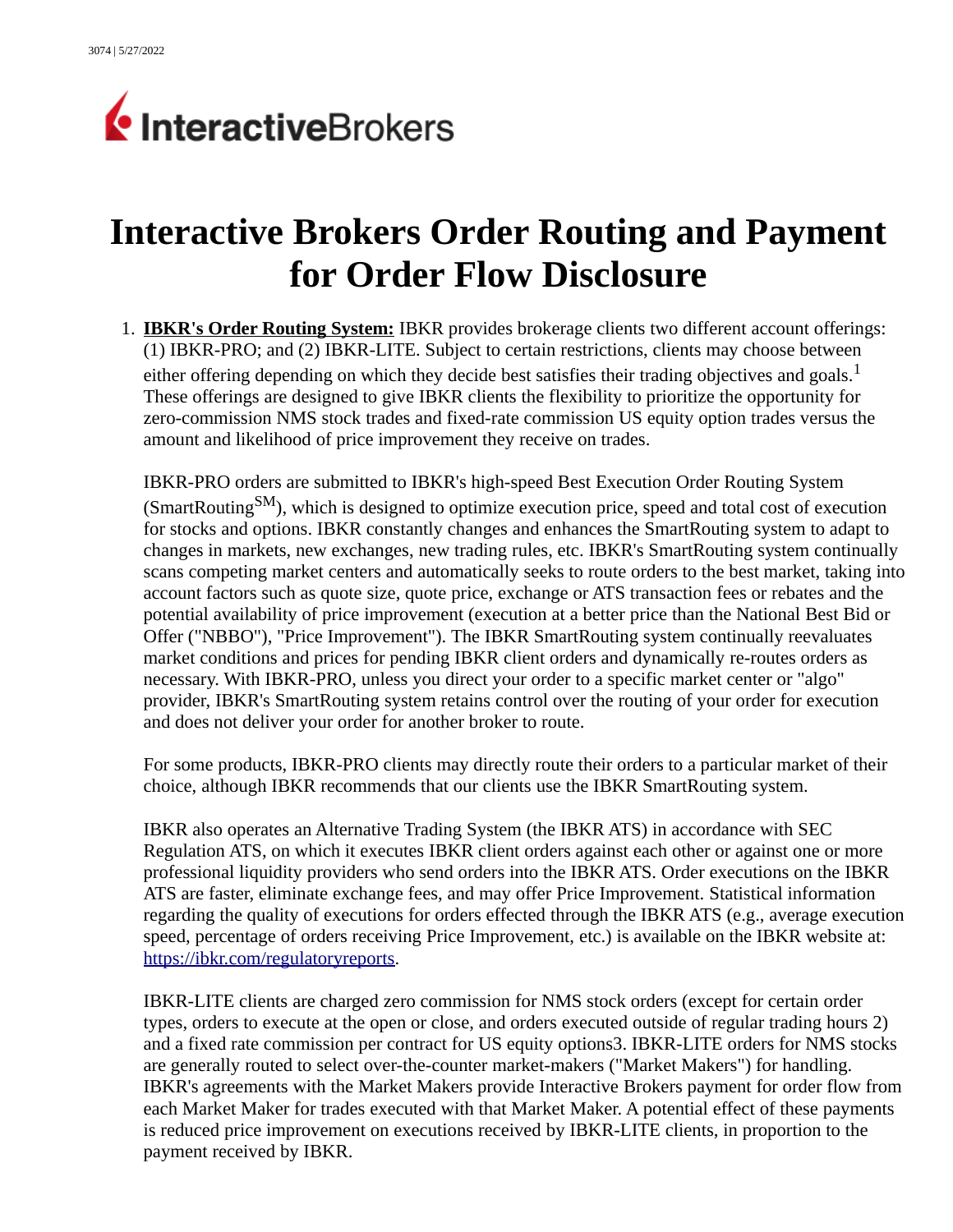IBKR may also route IBKR-LITE orders to another broker, ATS, or exchange (each an "Away Route"), in which case IBKR may collect payment for order flow for trades executed at or through that Away Route; IBKR may also route IBKR-LITE orders in US equity options to Market Makers for handling, and may collect payment for order flow for options trades executed through such Market Makers and/or trades executed at an Away Route. By using the IBKR-LITE service, clients authorize IBKR to receive and retain such payments from Market Makers and Away Routes, in whole or in part, for IBKR's own account and not that of the client, in consideration for services provided by IBKR to the client. For more details, please see IBKR's quarterly order routing report at [https://www.ibkr.com/regulatoryreports.](https://www.ibkr.com/regulatoryreports)

In the event that IBKR is experiencing technical issues with its connections to all of its Market Makers at the time that an order in an NMS stock is to be routed for an IBKR-LITE client, IBKR may route the order using its SmartRouting functionality (as if the client had chosen the IBKR-PRO offering), but will still charge no commission on any resulting trades.

IBKR may add other products to its IBKR-LITE-specific commission schedule offering from time to time.

If an IBKR-LITE-specific commission schedule is not in place for a product, orders in such products are routed for IBKR-LITE clients in the same way as they are for IBKRPRO clients. For these products, the same commission structure will apply to both IBKR-LITE and IBKR-PRO. Where available, a "Fixed" commission model will apply to IBKR-LITE clients for such products. For more information, see below and at [https://www.ibkr.com/en/index.php?f=1590.](https://www.ibkr.com/en/index.php?f=1590)

If IBKR detects certain non-retail trading behaviors from an IBKR-LITE client, IBKR will route their non-marketable orders to lit exchanges rather than to market makers.

- 2. **Orders Sent Near the Opening of Trading:** Please note that markets can be especially volatile near the opening of a trading session, with prices and available volume often changing rapidly and with data feeds from various markets potentially being slow or temporarily unavailable. IBKR cannot guarantee that orders sent at or near the opening of trading necessarily will receive the best posted price. You may want to consider the use of limit orders at the open, although market orders should be used if certainty of getting a fill is of greater concern to you than fill price.
- 3. **Order Conversion and Designation:** IBKR may convert certain order types or apply conditions to certain IBKR client orders in order to facilitate an execution. For example, IBKR may simulate certain order types using order designations. Simulated order types may be used in cases where an exchange does not offer an order type or in cases where IBKR does not offer access to the "native" form of certain order types offered by an exchange. In addition, orders may be sent Immediate or Cancel, Fill-Or-Kill, All-Or-None, etc., in order to facilitate an immediate, automatic execution, consistent with the objectives of the client order. To protect client orders from significant and rapidly changing prices, IBKR may simulate market orders on exchanges by establishing a price ceiling for a buy order or a price floor for a sell order at a percentage beyond the inside bid/ask. While this cap or floor is set at a level intended to balance the objectives of execution certainty and minimized price risk, there exists a possibility that an execution will be delayed or may not take place. In addition, IBKR is required by exchanges and regulators to maintain "filters" in its systems that prevent executions at prices that might be deemed to be disruptive to an orderly market (or exchanges may have such filters in their systems). These filters may cause an otherwise marketable order not to be executed or to be delayed in execution, even if the client might want the order to be executed immediately at a certain price. In accordance with our regulatory obligations as a broker, IBKR may also reject orders exceeding certain size thresholds, based upon factors including the normal volume in the product, the type of order, the marketability of the order, and other factors which may affect the likelihood that the order could result in market disruption.
- 4. **Important Characteristics and Risks of Using Stop Orders:** A Stop Order i.e., a Stop (Market) Order - is an instruction to buy or sell at the market price once your trigger ("stop") price is reached.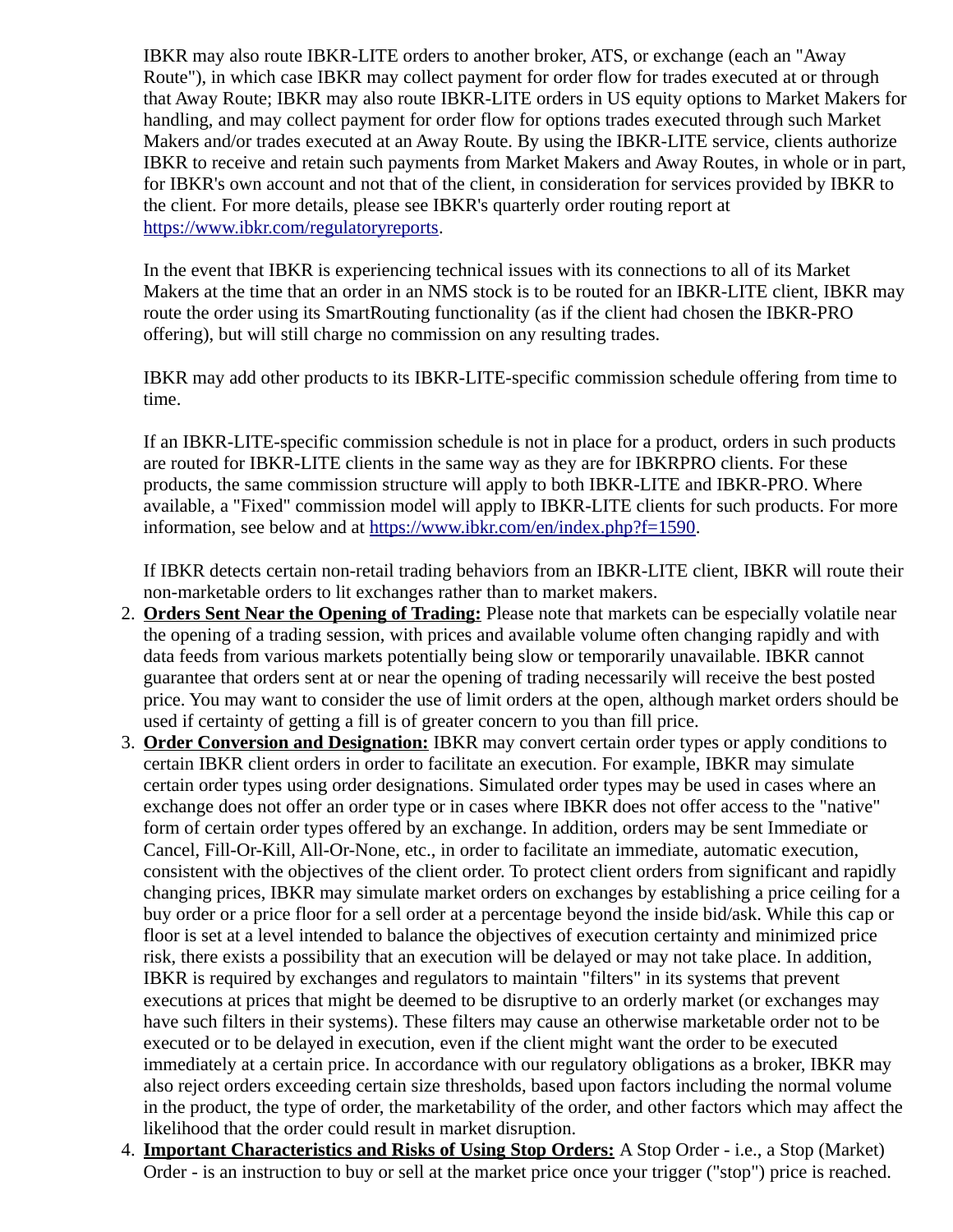Please note that a Stop Order is not guaranteed a specific execution price and may execute significantly away from its stop price, especially in volatile and/or illiquid markets. Stop Orders may be triggered by a sharp move in price that might be temporary. If your Stop Order is triggered under these circumstances, you may buy or sell at an undesirable price. Sell Stop Orders may make price declines worse during times of extreme volatility. If triggered during a sharp price decline, a Sell Stop Order also is more likely to result in an execution well below the stop price. Placing a limit price on a Stop Order may help manage some of these risks. A Stop Order with a limit price - a Stop (Limit) Order - becomes a limit order when the instrument reaches the stop price. By using a Stop (Limit) Order instead of a regular Stop Order, you will receive more certainty regarding the execution price, but there is the possibility that your order will not be executed at all if your limit price is not available in the market when the order is triggered.

- 5. **Important Characteristics and Risks of Using Market Orders:** Please note that a Market Order is an instruction to execute your order at any price available in the market. A Market Order is not guaranteed a specific execution price and may execute at an undesirable price. If you would like greater control over the execution prices you receive, please submit your order using a Limit Order, which is an instruction to execute your order at or better than the specified limit price.
- 6. **Potential Effects of High Volumes and Market Volatility:** High volumes of trading and price volatility may lead to wider market volatility and extreme market conditions. It is important that IBKR clients understand the potential risks this presents, including:
	- 1. **Delay and Price Issues:** High volumes of trading, either around the market open, market close or other times of day, may cause delays in execution (or associated reporting) and/or executions at prices significantly different than the market price quoted or displayed at the time of order entry.
	- 2. **Changes to Order Handling and Restrictions on Order Acceptance:** Volatile or extreme market conditions may necessitate changes to IBKR's order handling procedures, margin requirements, and/or restrictions on the types of orders IBKR will accept. IBKR is not required to receive or accept orders from clients, particularly in circumstances where IBKR believes that the associated compliance, legal, financial, credit or other risks are not acceptable. IBKR may determine that it is necessary to change order handling procedures or margin requirements, or restrict or prohibit trading, to limit IBKR's and/or clients' exposure to extraordinary market, financial or other risks. IBKR may make these changes in its sole discretion, without notice. For example, IBKR may determine that it is necessary to restrict certain transactions to closing-only status (meaning that clients may close existing positions but may not open new positions), make certain products non-shortable (meaning that clients may not open short positions in a particular product), or increase margin requirements.

## 7. **Payment for Order Flow, Dark Pools, Liquidity Provider and Affiliate Relationships:**

## 1. **IBKR-LITE Orders**

- a. **IBKR-LITE Orders in NMS Stocks and US Equity Options:** Please see paragraph 1 for a discussion of IBKR's policies regarding payment for order flow in connection with IBKR-LITE orders in NMS stocks and US equity options.
- b. Specific Provisions Regarding IBKR-LITE Orders in US Equity Options:
	- 1. IBKR may route orders in US equity options to Market Makers. For US equity options orders not routed to Market makers, IBKR employs its SmartRouting system to try to achieve the best execution for client option orders. The SmartRouting system is designed to achieve an execution price at or better than the NBBO by utilizing relationships with liquidity providers, who may provide Price Improvement through the various auction and Price Improvement mechanisms offered under U.S. option exchange rules. These relationships benefit IBKR clients, who may receive Price Improvement for their options orders. IBKR may receive payment in the form of commissions or other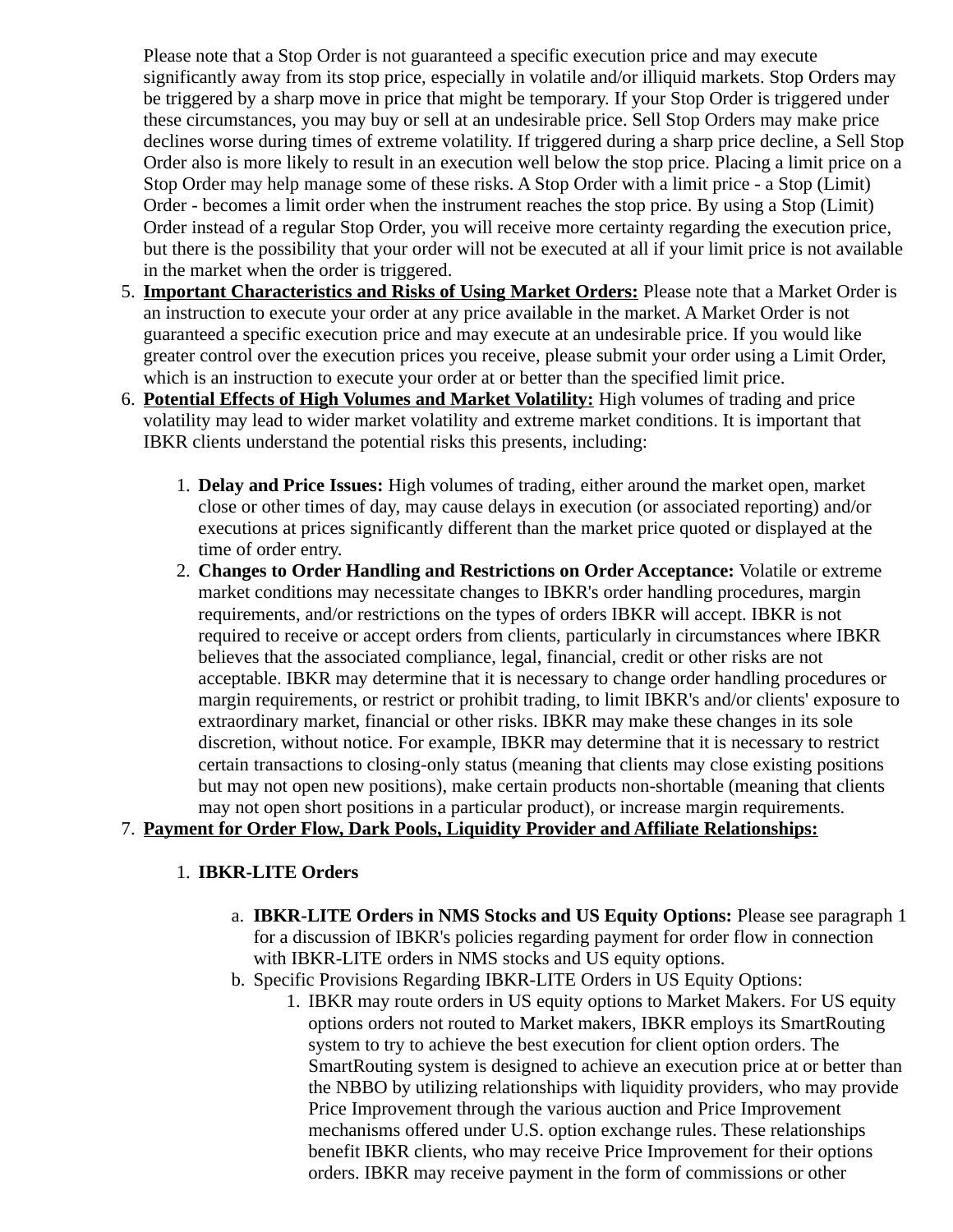payments from the liquidity providers for these executions.

- 2. Several options exchanges impose "maker-taker" fees and rebates, in which exchange members are charged for orders that take liquidity (i.e., marketable orders that trade against a posted quote or limit order) and receive a rebate for orders that add liquidity to the exchange (i.e., non- marketable limit orders that are posted and then trade against incoming marketable orders), or vice versa. By electing IBKR-LITE, you are agreeing to allow IBKR to retain any rebates it receives from an exchange in connection with your order being routed at that exchange.
- 3. Under certain circumstances, IBKR may route a marketable option order to an exchange that is not currently posting the NBBO but which may be willing to execute the order at the NBBO. Generally, IBKR will do this in order to avoid or reduce the fee for executing the order, compared to routing to a different exchange. In addition, in the limited circumstances where IBKR routes orders in this manner, IBKR generally guarantees a fill at the NBBO at the time the order was routed.
- 4. Option exchange payment for order flow programs may result in payments to specialists or primary market makers, some portion of which may be paid to IBKR.
- c. **Other Products:** For products not subject to an IBKR-LITE specific commission schedule, entitled to zero-commission trading under IBKR-LITE, the same commission structure will apply to both IBKR-LITE and IBKR-PRO. Where available, a "FIXED" commission model will apply to IBKR-LITE clients for such products. For more information, see below and at [https://www.ibkr.com/en/index.php?f=1590.](https://www.ibkr.com/en/index.php?f=1590)

## 2. **IBKR-PRO Orders**

a. **Dark Pool and ATS Executions for Clients' Marketable Stock and ETF Orders:**  IBKR maintains connections to "dark pool" ATSs ("Routeaway Dark Pools") that may execute IBKR-PRO client marketable orders in NMS stocks. IBKR clients benefit from IBKR's access to dark pools. Dark pools provide a source of substantial additional liquidity. Dark pools generally charge no execution fees or lower execution fees than exchanges. Dark pools also provide fast executions and the possibility of executions at prices more favorable than the prevailing NBBO.

IBKR receives rebate payments for routing and executing marketable client orders for Regulation NMS stocks at some Routeaway Dark Pools. As of May 29, 2018, IBKR generally passes the amount (or approximate amount) of any such rebate to (i) Tiered-commission IBKR-PRO clients as a venue rebate; and to (ii) Fixed-commission IBKR-PRO clients in the form of a reduction to the standard U.S. stock commission.

b. **Liquidity Provider Relationships in the IBKR ATS and Executions of Client Orders Against Those Liquidity Providers in the IBKR ATS:** IBKR has entered arrangements with certain institutions under which such institutions may send liquidity-adding orders in NMS stocks to the IBKR ATS. These orders are held within the IBKR ATS and are not displayed in the national market. If an IBKR-PRO client marketable order could be immediately executed against such an order held in the IBKR ATS (at the NBBO or at a better price than the NBBO), the orders may be crossed and the execution reported to the National Market System. This arrangement provides extra potential liquidity (size) for IBKR-PRO client orders and may provide faster executions (since the orders do not have to be routed out to an exchange), as well as providing the possibility of Price Improvement (since the orders may be executed at a better price than available on an exchange).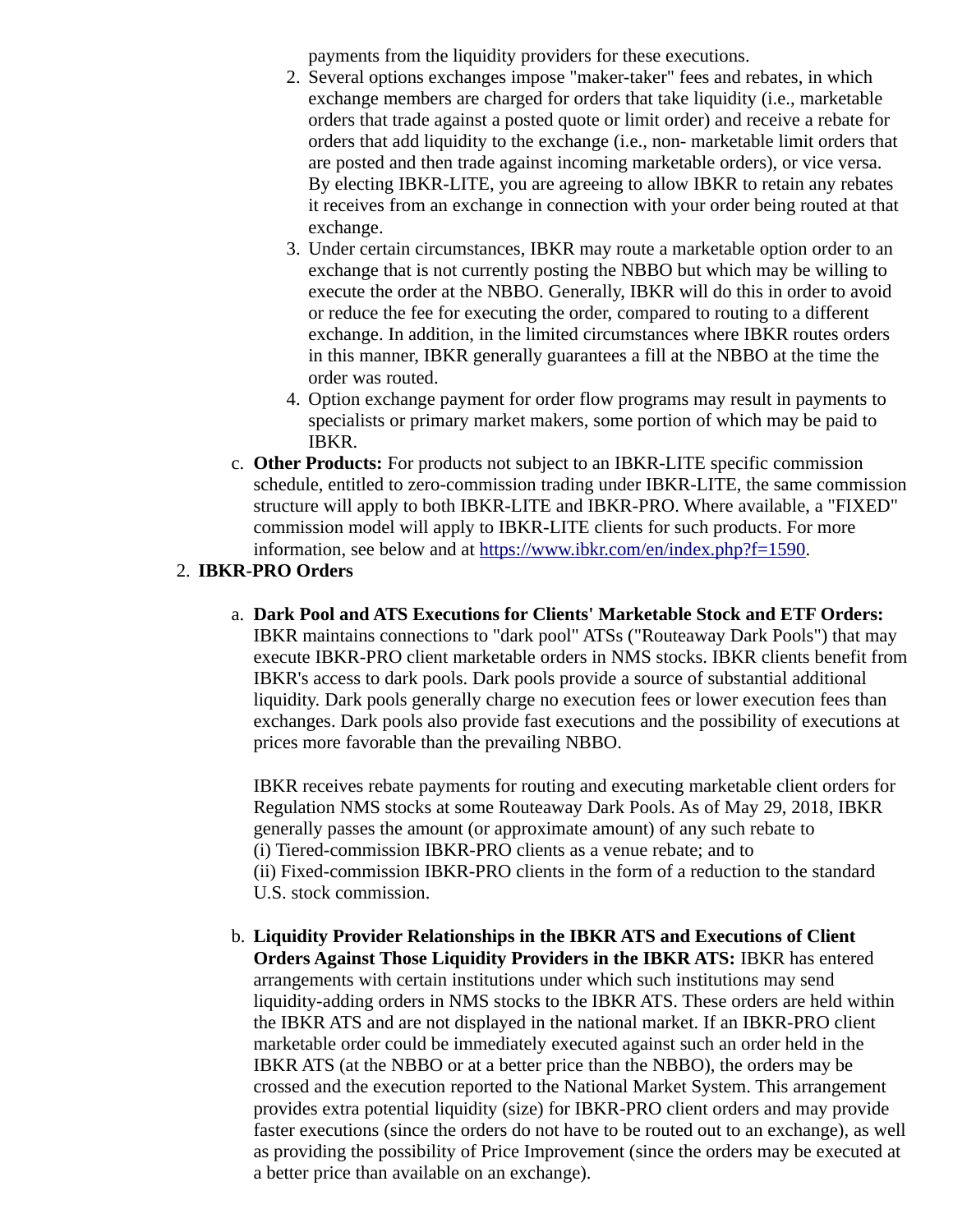IBKR may receive payment in the form of commissions or commission equivalents from the liquidity providers for these executions in the IBKR ATS. In the event IBKR receives any such payment, IBKR generally passes the amount (or approximate amount) of the benefit to the client as follows, to (i) Tiered-commission IBKR-PRO clients as a venue rebate; and to (ii) Fixed-commission IBKR-PRO clients in the form of a reduction to the standard U.S. stock commission.

- c. **Client-to-Client Order Crosses in the IBKR ATS:** For client orders in Regulation NMS stocks that result in client-to-client crosses on the IBKR ATS, IBKR charges and/or provides the following commissions, fees, and/or rebates:
	- 1. **Non-Marketable Orders Directed to and Executed in the IBKR ATS:** IBKR does not pay rebates or commission breaks to clients for non-marketable orders directed to and executed in the IBKR ATS ("Directed IBKR ATS Order(s)").
	- 2. **Orders Smart-Routed to and Executed in the IBKR ATS Against Directed IBKR ATS Orders:** If IBKR smart-routes an order to the IBKR ATS and that order is executed against a Directed IBKR ATS Order, IBKR will provide:
		- A fixed per-share rebate to the IBKR-PRO Tiered-commission client who submitted the smart-routed order; or
		- A fixed per-share commission reduction to the IBKR-PRO Fixed-commission client who submitted the smart-routed order.
	- 3. **Non-Marketable Orders Smart-Routed to the IBKR ATS Which Were Also Eligible for Execution at an Exchange:** IBKR may smart-route a non-marketable order to an exchange and later re-route that order to the IBKR ATS (the "Eligible Resting Non-Marketable Order") where it executes against another client order. In this instance:
		- An IBKR-PRO Tiered-commission client that submitted the Eligible Resting Non-Marketable Order will receive the add-liquidity rebate (or pay the add-liquidity fee, if applicable) that the client would have received (or paid) if their resting order had executed at the exchange on which it had been resting.
		- An IBKR-PRO Fixed-commission client that submitted the Eligible Resting Non-Marketable Order will pay the typical fixed commission.
	- 4. **Orders Smart-Routed to the IBKR ATS Which Are Executed Against Eligible Resting Non-Marketable Order(s):** IBKR may smart-route a client order to the IBKR ATS so that it executes against an Eligible Resting Non-Marketable Order. In this instance:
		- An IBKR-PRO Tiered-commission client that submitted the order will be charged the venue take-fee (or receive the venue take-rebate, if applicable) that the client would have paid at the exchange to which the client's order would otherwise have been routed.
		- An IBKR-PRO Fixed-commission client that submitted the order will pay the standard fixed commission.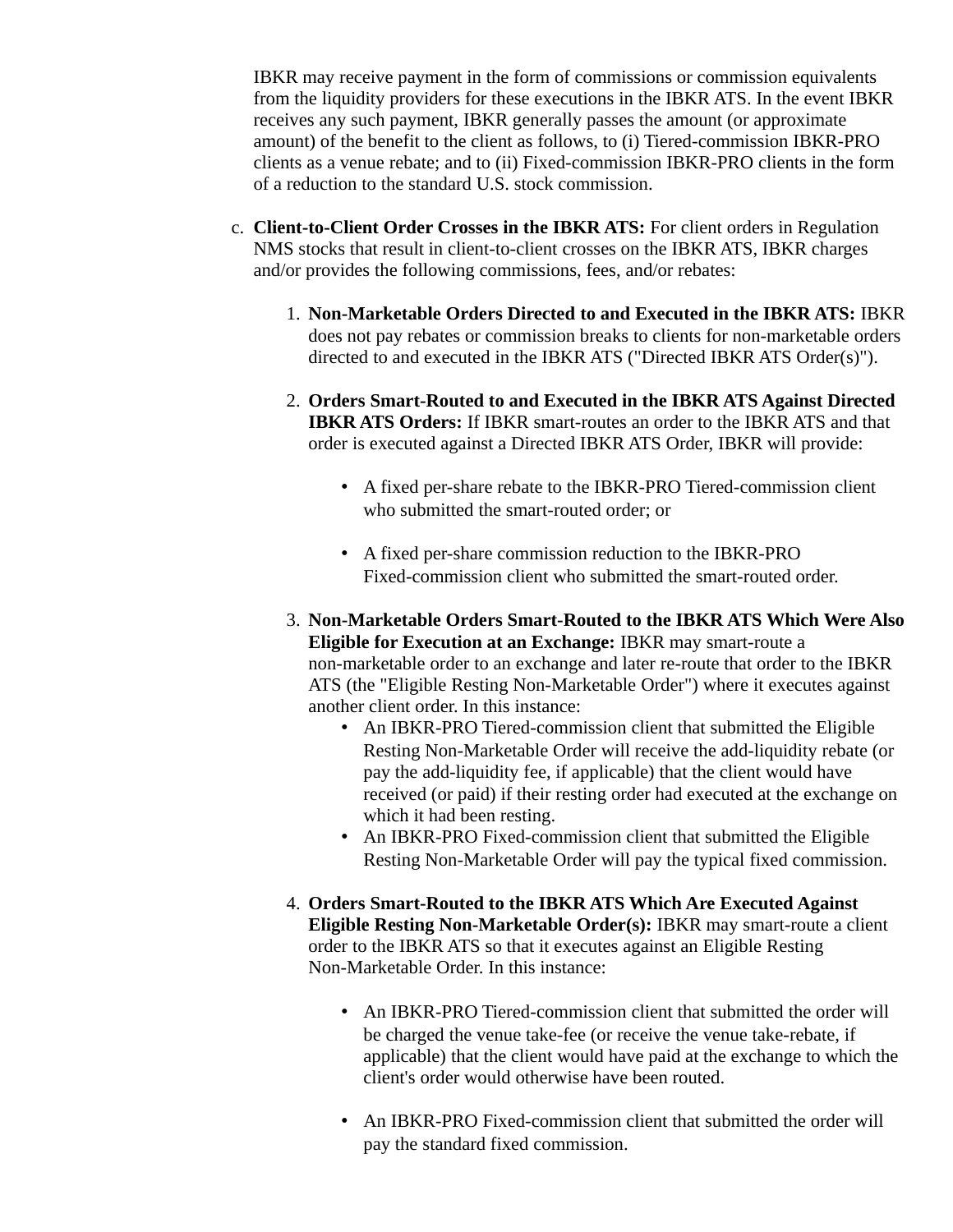- d. **IBKR-PRO Tiered Commission Structure for Orders Routed to Exchanges:** Under IBKR's Tiered commission model, IBKR passes to Tiered commission clients some or all of certain rebate payments IBKR receives for executing stock orders at exchanges, although the Tiered commission model is not intended to be a direct pass-through of exchange and third-party fees and rebates. For example, IBKR may receive enhanced rebate payments for exceeding volume thresholds on particular markets, but typically will not directly pass these enhancements to clients. Likewise, IBKR does not pass to clients all of the rebates IBKR may receive for orders in pink sheet or OTCBB stocks.
- e. **Options:** IBKR does not deliver its IBKR-PRO option orders to another broker to handle and route. Rather, IBKR employs its SmartRouting system to try to achieve the best execution for client option orders. The SmartRouting system is designed to achieve an execution price at or better than the NBBO by utilizing relationships with liquidity providers, who may provide Price Improvement through the various auction and Price Improvement mechanisms offered under U.S. option exchange rules. These relationships benefit IBKR clients, who may receive Price Improvement for their options orders. IBKR may receive payment in the form of commissions or other payments from the liquidity providers for these executions.

Several options exchanges impose "maker-taker" fees and rebates, in which exchange members are charged for orders that take liquidity (i.e., marketable orders that trade against a posted quote or limit order) and receive a rebate for orders that add liquidity to the exchange (i.e., non- marketable limit orders that are posted and then trade against incoming marketable orders), or vice versa. The charges imposed or rebates offered by these exchanges affect the total cost of execution, and IBKR's SmartRouting System takes this into account in determining where to route option orders - trying to minimize the costs that clients incur. If multiple exchanges are quoting at the NBBO for an option order and IBKR has discretion as to where to send the order or a portion of it, IBKR generally will "break the tie" by sending the order to an exchange where it will receive the most payment for the order.

Under certain circumstances, IBKR may route a marketable option order to an exchange that is not currently posting the NBBO but which may be willing to execute the order at the NBBO. Generally, IBKR will do this in order to avoid or reduce the fee for executing the order, compared to routing to a different exchange. IBKR generally will share the economic benefit of routing orders in this manner with clients in the form of reduced execution fees, although IBKR does not guarantee that it will share such benefit. In addition, in the limited circumstances where IBKR routes orders in this manner, IBKR generally guarantees a fill at the NBBO at the time the order was routed.

Under IBKR's Tiered commission model, IBKR passes to Tiered-commission clients some or all of certain rebate payments IBKR receives for executing option orders, although the Tiered-commission model is not intended to be a direct pass-through of exchange and third-party fees and rebates.<sup>2</sup> For example, IBKR may receive enhanced rebate payments for exceeding volume thresholds on particular markets, but typically will not directly pass these enhancements to clients. Likewise, IBKR does not pass to clients all of the rebates IBKR may receive for liquidity taking orders, complex orders or orders executed in price improvement auctions. Traditional exchange payment for order flow programs result in payments to specialists or primary market makers, some portion of which may be paid on to IBKR. IBKR does not pass these payments directly to clients.

8. **Affiliate Investments in Exchanges:** An affiliate or affiliates of Interactive Brokers LLC own(s)